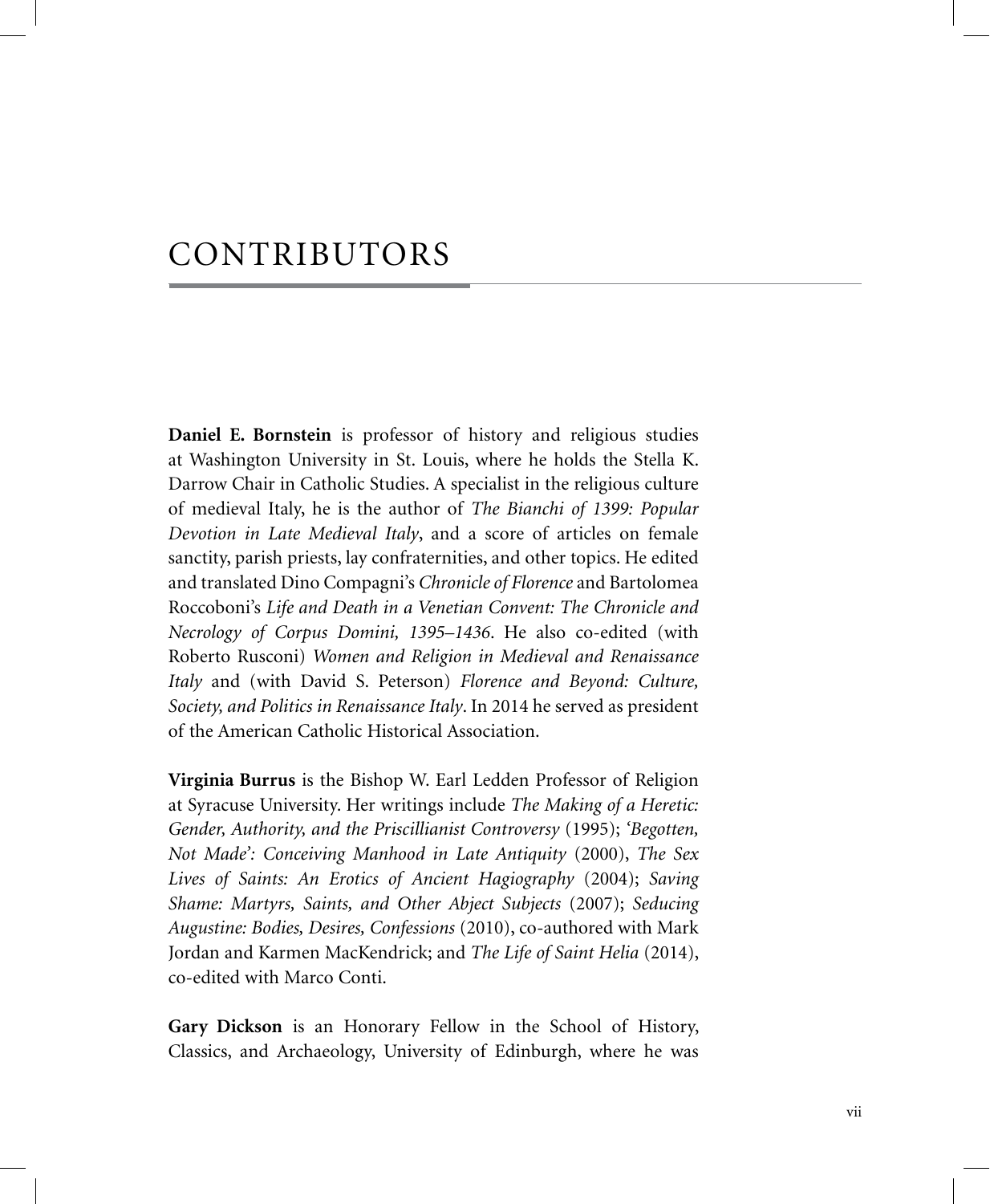Reader in History until his retirement. His latest book, *The Children's Crusade: Medieval History, Modern Mythistory*, clarifies the history of the Children's Crusade in 1212 and explores the way that dramatic event has been reimagined by writers from the thirteenth century to the late twentieth. In 2007 a Festschrift was published: *Images of Sanctity: Essays in Honour of Gary Dickson*, edited by Debra Strickland.

**William R. Herzog II** was the Sallie Knowles Crozer Professor of New Testament Interpretation at Colgate Rochester Divinity School. He is author of *Parables as Subversive Speech: Jesus as Pedagogue of the Oppressed* (1996); *Jesus, Justice, and the Reign of God* (2000); and *Prophet and Teacher: An Introduction to the Historical Jesus* (2005).

**Richard A. Horsley** is Distinguished Professor of Liberal Arts and the Study of Religion at the University of Massachusetts, Boston. His work has ranged widely, from ancient Galilee to contemporary religious and cultural themes. He is the author of numerous influential books, including *Jesus and Empire* (2003); *The Message and the Kingdom* (with Neil Asher Silberman, 2002); *Galilee: History, Politics, People* (1995); *Jesus and the Spiral of Violence* (1992); and *Bandits, Prophets, and Messiahs* (1985).

**Denis R. Janz** is Provost Distinguished Professor of the history of Christianity at Loyola University in New Orleans. His publications fall mainly in the area of medieval and Reformation Christianity, and his most recent book is *The Westminster Handbook to Martin Luther*  (2010). He served as general editor for the original seven-volume series A People's History of Christianit*y* (2005–2008). He is currently working on a new translation of one of Luther's Latin works and is serving as general editor of a forthcoming monograph series from Fortress Press, entitled The Christian Self-Understanding: Historical Trajectories.

**Richard Kieckhefer** is professor of religion and history at Northwestern University. His research focuses on late medieval religious culture, including mystical theology, magic, witchcraft, and church architecture in relationship to parish religion. His many books include *Theology in Stone: Church Architecture from Byzantium to Berkeley.*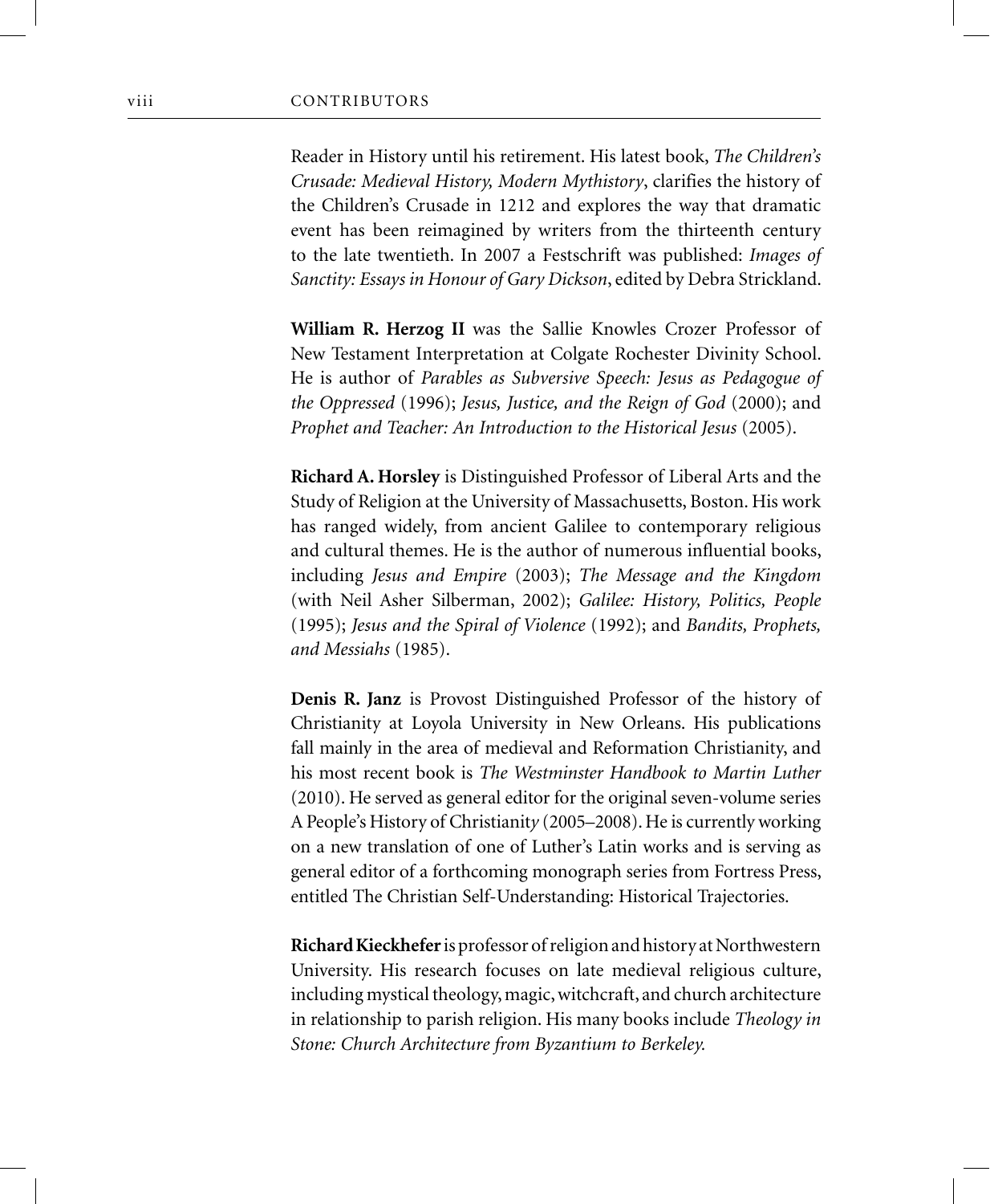**Derek Krueger** is Joe Rosenthal Excellence Professor of Religious Studies and Women's and Gender Studies at the University of North Carolina at Greensboro. A student of Byzantine monasticism, saints' lives, devotional art, and hymns, he is the author of *Symeon the Holy Fool* (1996); *Writing and Holiness: The Practice of Authorship in the Early Christian East* (2004); and *Liturgical Subjects: Christian Ritual, Biblical Narrative, and the Formation of the Self in Byzantium* (2014).

**Rebecca Lyman** is the Garrett Professor of Church History emerita at The Church Divinity School of the Pacific in Berkeley, California. Her writings include *Christology and Cosmology: Models of Divine Activity in Origen, Eusebius, and Athanasius* (1993) and *Early Christian Traditions* (1999), as well as articles on ancient Christian theology and dissent.

**Jaclyn Maxwell** is associate professor in the Department of History and the Department of Classics and World Religions at Ohio University. She is author of *Christianization and Communication: John Chrysostom and Lay Christians in Antioch* (2006). Her current research is focused on the complex attitudes of educated, elite Christian writers toward ordinary laypeople in Late Antiquity.

**Andrew McGowan** is Warden and President of Trinity College, The University of Melbourne, and Joan Munro Professor of Historical Theology, The University of Divinity. He is the author of *Ascetic Eucharists: Food and Drink in Early Christian Ritual Meals* (1999) and *Ancient Christian Worship* (2014).

**Carolyn Osiek** is professor of New Testament at Brite Divinity School in Fort Worth, Texas. Her books include *A Woman's Place: House Churches in Earliest Christianity* (with Margaret Y. MacDonald and Janet H. Tulloch, 2005). She is a member of the Society of the Sacred Heart.

**James C. Skedros** is the Michael G. and Anastasia Cantonis Professor of Byzantine Studies at Hellenic College, Holy Cross Greek Orthodox School of Theology, Brookline, Massachusetts, where he has been on